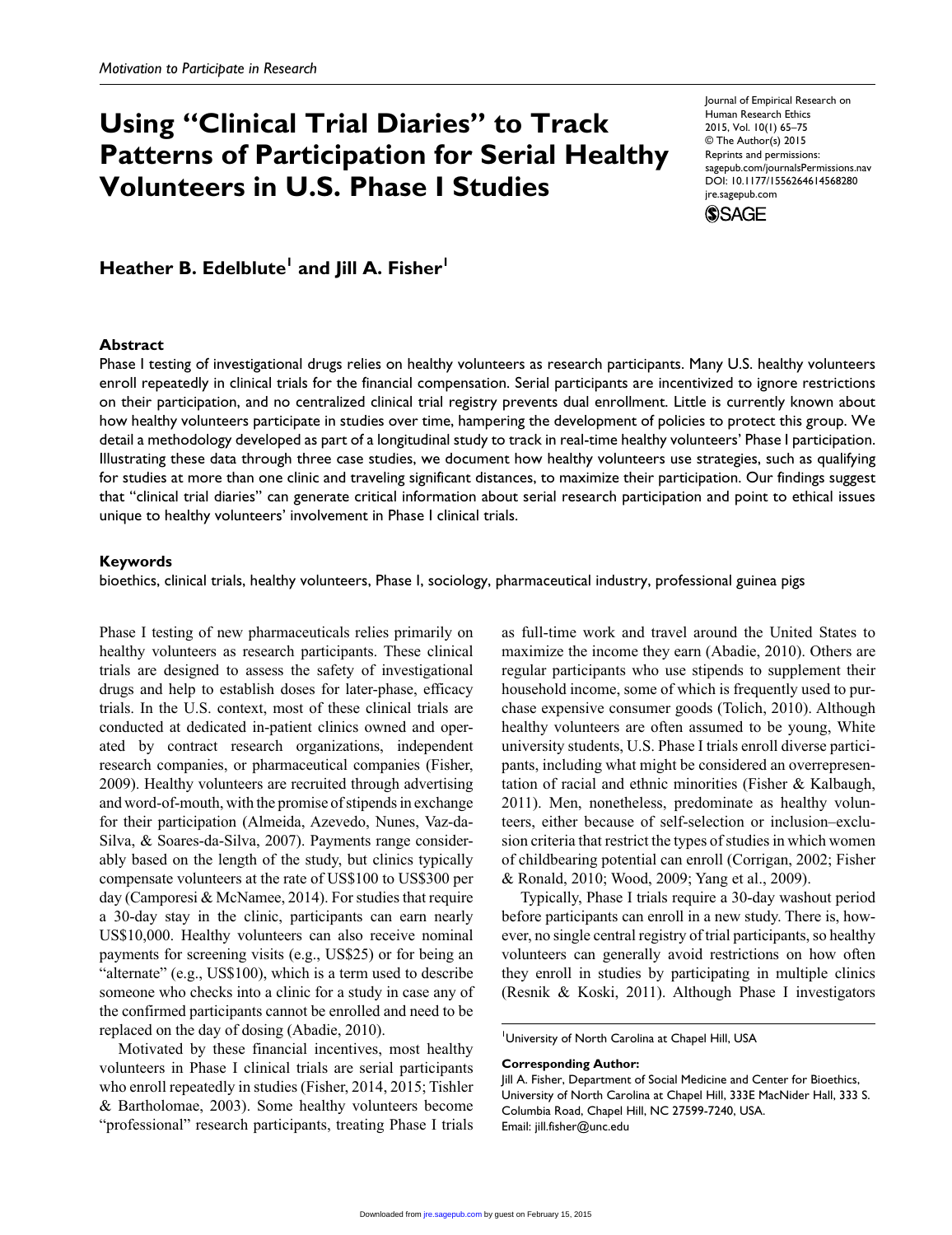estimate the rate of serious adverse events to occur in fewer than 1% of healthy volunteers (Hedgecoe, 2014; Kumagai et al., 2006; Sibille, Donazzolo, Lecoz, & Krupka, 2006), dual enrollment in clinical trials can increase participants' risk of harm as well as raise validity concerns (Kupetsky-Rincon & Kraft, 2012). There are no published data on the extent of dual enrollment in Phase I trials, but 10% of participants in one empirical study admitted to enrolling simultaneously in more than one study (Kass, Myers, Fuchs, Carson, & Flexner, 2007).

The evidence base for why healthy people enroll in Phase I trials is solid, but virtually nothing is known about healthy volunteers' serial participation in medical research over time. Even if healthy volunteers are financially motivated to enroll in clinical trials, this does not explain how they make decisions about participating in certain studies or specific clinics and over what timeframes. Although some scholars voice concern about healthy volunteers' subversive behaviors (Abadie, 2010; Dickert, 2013; Dresser, 2013), there is little evidence of the prevalence of rule breaking in Phase I trials (Devine et al., 2013). Similarly, little is known about how various aspects of participation in Phase I studies such as experiencing adverse effects may influence subsequent behaviors related to study participation. Because of a dearth of available data to help policymakers create appropriate policies for the protection of Phase I participants, this group is uniquely vulnerable in clinical research. This article reports on a research tool we developed as part of a larger study to collect such data by tracking in real-time healthy volunteers' participation in Phase I trials, and it illustrates the kinds of data this tool can provide.

## **Method**

We developed a web-based "clinical trial diary" (CTD) to capture information on every Phase I clinical trial for which healthy volunteers screen while enrolled in the HealthyVOICES Project (*N* = 180). This longitudinal, mixed-methods study is designed to measure the relationship over time between healthy volunteers' perceptions of the risks and benefits of Phase I participation and their decision making and behaviors surrounding enrollment in specific clinical trials. The study was designed with two arms—"full participation" and control—to which all participants were randomized after enrollment. The full-participation arm includes completion of CTDs and participation in five semi-structured interviews (at enrollment, at 6 months, 1 year, 2 years, and 3 years) over 3 years. The control arm includes two semi-structured interviews only (at enrollment and 3 years). The purpose of the control group is to evaluate whether the CTDs and additional interviews have an unintended interventional effect on volunteers over the course of the study. Participants in our study were assigned to groups based on their level of **Table 1.** Characteristics of Healthy Volunteers Sample  $(N = 180)$ .

|                           | n  | %    |
|---------------------------|----|------|
| Female                    | 49 | 27.2 |
| Male                      | 3  | 72.8 |
| Age                       |    |      |
| $18-21$                   | 6  | 3.3  |
| 22-29                     | 34 | 18.9 |
| 30-39                     | 58 | 32.2 |
| 40-49                     | 56 | 31.1 |
| 50-54                     | 16 | 8.9  |
| $55+$                     | 10 | 5.6  |
| Race/ethnicity            |    |      |
| Non-Hispanic White        | 57 | 31.7 |
| <b>Black</b>              | 73 | 40.5 |
| Hispanic                  | 36 | 20.0 |
| Other <sup>a</sup>        | 4  | 7.8  |
| Foreign born              | 35 | 19.4 |
| Clinical trial experience |    |      |
| l study                   | 38 | 21.1 |
| 2-4 studies               | 50 | 27.7 |
| 5-10 studies              | 46 | 25.6 |
| 11-200 studies            | 46 | 25.6 |

a Other includes non-Hispanic respondents who are American Indian (*n* = 2), Asian (*n* = 6), native Hawaiian or other Pacific Islander (*n* = 1), or more one race  $(n = 6)$ .

experience in clinical studies using a randomization module developed in REDCap (Harris et al., 2009) that allocated 20% of the participants to the control group. Participants receive compensation for participation in interviews at scheduled time points; however, they are not compensated for completing CTDs so as not to encourage enrollment in Phase I trials.

All participants in our study were recruited while enrolled in clinical trials at seven Phase I clinics across the United States. The clinics were selected to represent a sample of for-profit and academic clinics of various sizes, study volumes, and geographic locations, each with a clinical research portfolio dedicated to early-phase pharmaceutical research. We recruited our sample from May to December 2013 in roughly equal portions from the East, Midwest, and West. Although our recruitment strategy was limited to seven clinics, our participant population circulates among a larger number of clinics, enabling us to capture information on nearly all Phase I facilities in the United States and expanding the representativeness of our sample as well as the generalizability of our findings (see case studies below for extent of participant travel to various U.S. clinics).

Participants were enrolled in eight cohorts during 2- to 5-day recruitment visits to each clinic (with a return visit to one clinic), enabling us to stagger data collection into discrete time points for each cohort. In total, we enrolled 180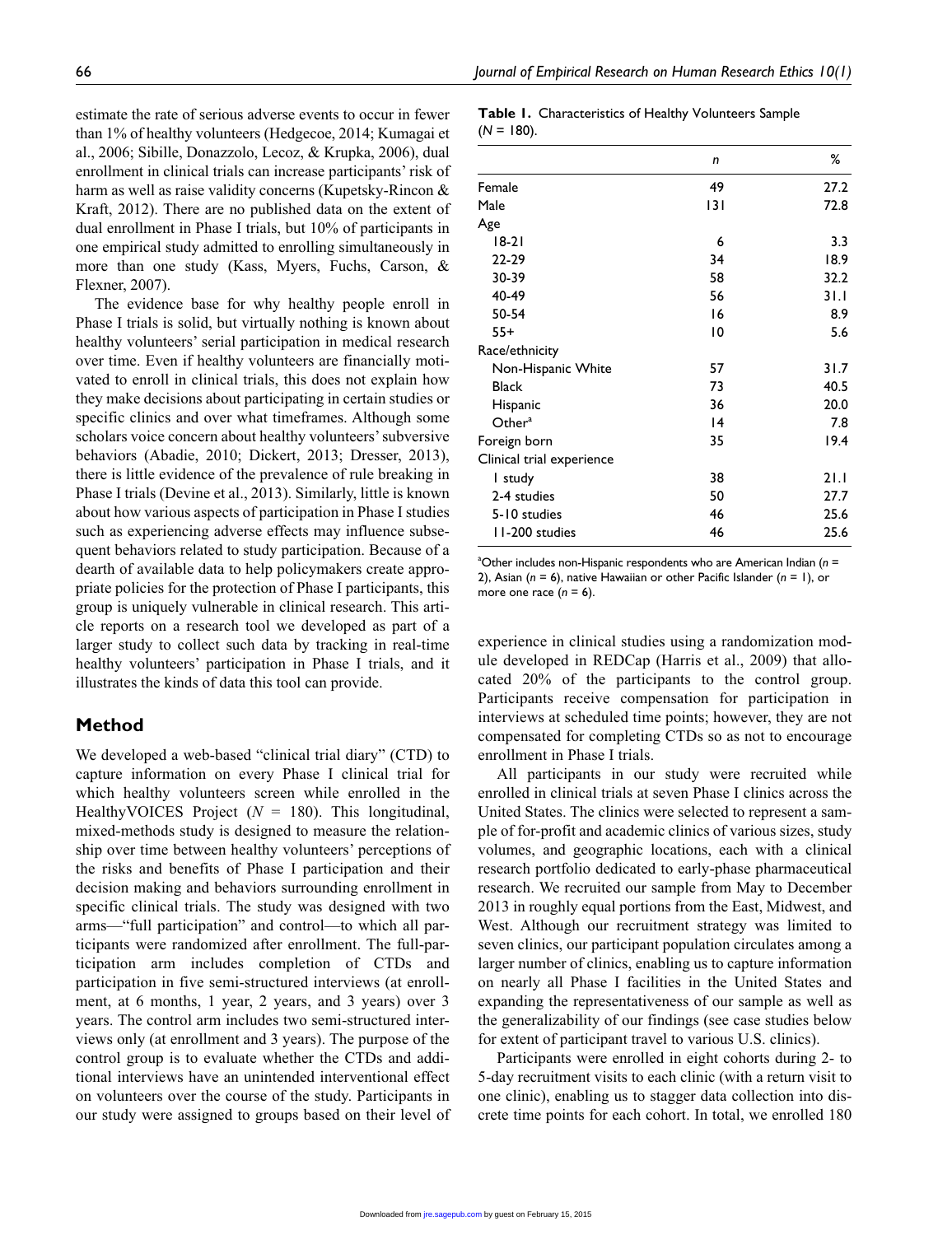

**Figure 1.** Design of clinical trial diary (CTD) system.

participants in our study. Table 1 shows the characteristics of our sample, which is representative of U.S. Phase I healthy volunteers more broadly (Fisher & Kalbaugh, 2011). Our sample is predominantly male with more than 60% of participants between the ages of 30 and 49. Few participants ( $n = 6$ ) are aged between 18 and 21 years, indicating that Phase I healthy volunteers are not predominantly college students (in spite of the fact that six of our seven recruitment clinics were located in cities with one or more large universities). Forty percent of participants are Black, whereas roughly 30% are non-Hispanic Whites and 20% are Hispanic. The level of experience in clinical studies varied across our sample. Roughly 20% were participating in their first clinical trial during enrollment in our study, and almost 30% had participated in 2 to 4 studies, whereas approximately 25% had participated in 5 to 10 studies and another 25% had participated in 11 to 200 studies. At the time of this writing, 14 participants (7.8%) had voluntarily withdrawn, been removed from the study, or lost to  $follow-up.$ <sup>1</sup>

## *Design of CTD System*

The HealthyVOICES Project is ongoing, but here we focus on the completed design and implementation of the CTD system and report preliminary data from three participants' CTDs. The CTD is a secure, web-based data collection tool, where participants in the full-participation arm of our study enter information about clinical studies in which they have screened during the 3 years they are participating in our study. The CTD was developed to provide detailed information about the clinical trials they are screening for and participating in. Participants can access the CTD system on a smart phone or computer by logging into a password-protected online "CTD portal" using their email address and birthdate and can create new CTDs whenever they have a new study to report. The CTD itself is a three-part survey designed to mirror participants' stage

in the study participation process: (a) screening, (b) qualifying, and (c) participating (Figure 1). Part 1 collects information from the participants' screening visit for a new clinical trial. In addition to collecting data about the clinical trials themselves, participants report how they found out about the clinical trial, their motivations to participate, and their perceptions of the likelihood of them participating in the study. Part 2 collects information about whether the participant qualified for the study. This part uses branching logic. If the participants did not qualify, they are asked the reason. If participants qualified, they are asked if they intend to participate in the study. If they do not intend to participate, they are asked why they have declined participation. The CTD is concluded at this stage for participants who did not qualify or decided not to participate in the study at hand. For those participants who report that they qualified and intend to participate, they fill out Part 3 of the CTD. This part allows them to report their experiences in the study in terms of adverse effects and interactions with research staff and other participants, as well as how willing they would be to participate in a similar clinical trial in the future.

The CTD system is designed to automate receipt of Parts 2 and 3 based on information healthy volunteers report in Part 1 and relies on a timeline typical to Phase I clinics. Specifically, if at the end of Part 1, participants respond that they do not yet know whether they qualify, the survey generates an email with a 3-day delay. When participants receive the email, they can click on hyperlinks that will let them start Part 2 if they know whether they have qualified for the study or will trigger a second email to be delivered 1 day later. If participants report in Part 2 that they intend to participate in the study, an email requesting them to complete Part 3 is sent to them 2 days after their last study visit using dates they provided for the clinical trial and the reported study duration. We also included questions that will allow participants to complete all three parts of the CTD if they initiate it after the clinical trial is already completed.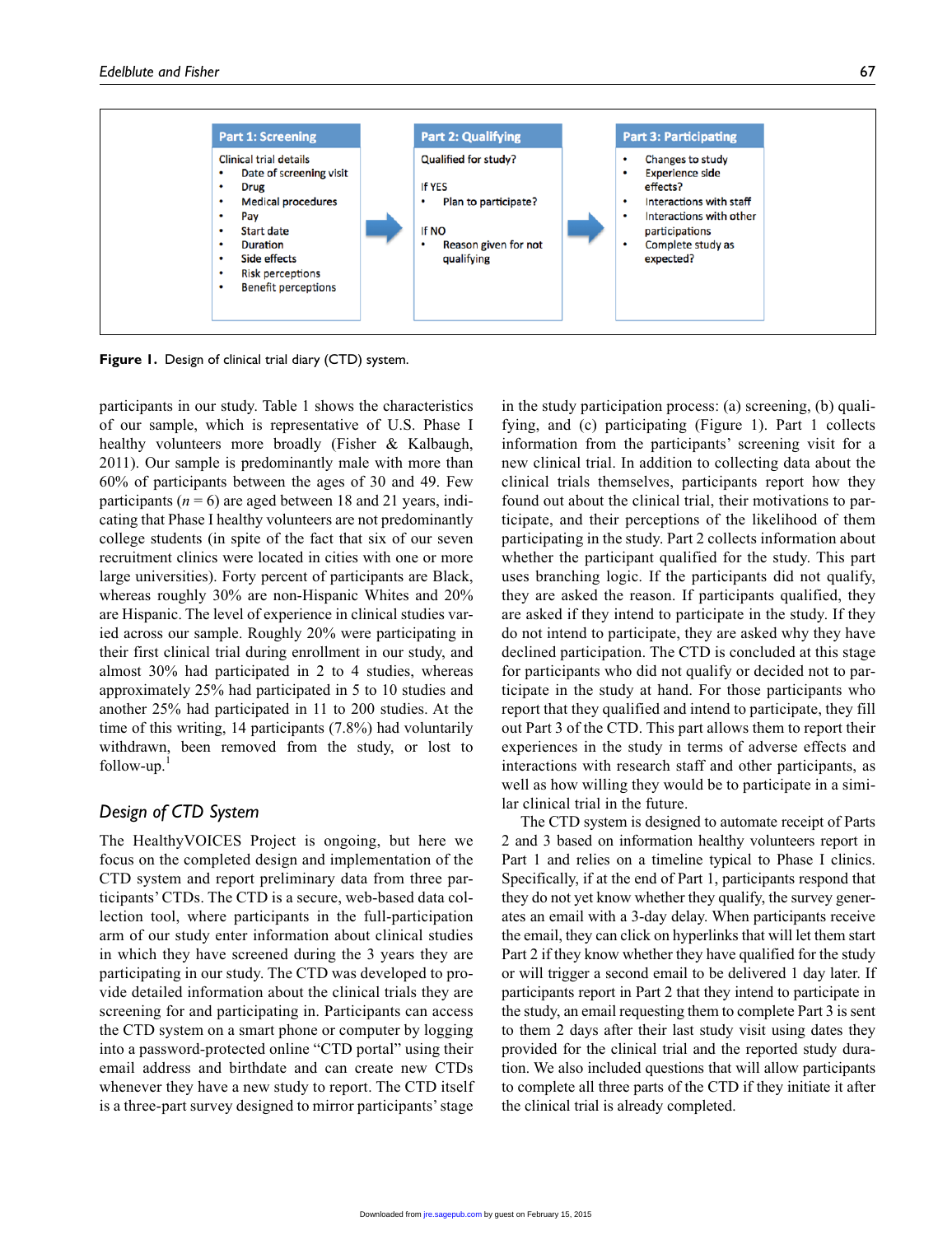## *CTD Data Quality and Compliance*

Although self-reported data are imperfect, the CTD has a number of mechanisms to ensure that the information captures a full spectrum of outcomes in Phase I trial participation. For example, there are several questions that ask the respondent to confirm that data they entered in previous sections of a CTD are accurate (see online appendix, available at jre.sagepub.com/supplemental). In addition, in Part 3 of the CTD, respondents are asked to confirm that the study they participated in began on the start date they noted in Part 1. If the start date changed, branching logic allows an updated start date to be given. As Phase I clinics often invite more people to participate than dictated by the protocol to ensure full enrollment in studies, qualifying and being selected for a study do not guarantee participation. For example, "alternates" typically check into the clinic for Phase I trials, but they are only used if other participants do not or cannot proceed with the study. To allow for this contingency, Part 3 begins with a question about whether the healthy volunteer participated as planned and completed the study. If they did not complete participation, they are asked for the reason, including the option to report that they were an "alternate" for the study and were not selected to participate. As the CTD system is designed to ascertain various pathways of participation that are sensitive to the dynamics of Phase I studies, CTD data can provide an accurate picture of behaviors related to study enrollment. Study participants are also encouraged to use clinical trial informed consent documents when completing their CTDs to provide more accurate and complete information about those studies. Scheduled interviews at specified time points in our 3-year study provide another opportunity to verify the accuracy of CTD data.

As part of compliance efforts, project staff follow up with participants via email and phone to ensure that completion of CTDs matches the actual screening and enrollment behaviors of participants in our study. To accommodate participants with limited Internet access, we developed a pared-down version of the CTD (the "CTD Lite") that staff complete with participants over the phone. As of this writing, we have collected a total of 625 CTDs, which have been completed by  $92\%$  ( $n = 134$ ) of participants enrolled in the full-participation arm of the study  $(n = 146)$ . Although participants in the full-participation arm of the study are required to complete a CTD every time they screen for studies, continued enrollment in Phase I studies is not a requirement of our study.

The structure of the CTD data allows us to compute various metrics that help us understand patterns of participation for healthy volunteers. Because participants list the clinic name for each clinical trial, we can use these data to calculate distances between clinics and from their home address each time participants screen for studies. This allows us to systematically track geographical patterns of participation for healthy volunteers in our study to provide a clearer picture of the ways in which travel may inform these behaviors. Similarly, although compliance with washout periods represents a concern for those who conduct clinical studies with healthy volunteers, little is known about the degree to which this behavior exists. Dates of participation in studies allow us to compute estimated compliance with the washout period for participants in our study. Over time, CTD data will allow us to assess trends in participation among healthy volunteers in our study and the ways in which their experiences in studies inform their future behaviors.

## *Ethical Considerations*

Our study was reviewed and approved by the Biomedical Institutional Review Board (IRB) at the University of North Carolina at Chapel Hill. The identities of the participants in our study are confidential. Although we enrolled healthy volunteers while they were participating in a clinical trial, we do not share with the Phase I clinics any information about who enrolled in our study or the information they provide in interviews or CTDs. In addition, we hold confidential any information about participants' dual enrollment in clinical trials or their failure to observe washout periods between studies. This level of confidentiality is important for participants to trust us with information about their trial participation. Because Phase I studies provide intensive monitoring of healthy volunteers' health and wellness, we do not believe that preserving participants' confidentiality endangers them.

## **Results**

To illustrate the capabilities of our tool for reporting Phase I participation, we provide examples of the kinds of data that can be collected with the CTD system. Using a case study approach, we focus on CTD data over a 6-month period for three participants who were enrolled in the same cohort of our study in 2013. We selected these participants because they had a higher than average rate of screening for new clinical trials in a 6-month period and can illustrate more Phase I activity in a short span of time. Pseudonyms are used to protect the confidentiality of our participants, and we label the clinics they visited using the letters A to H instead of their proper names. When enrolled in our study, all three were participating in a drug interaction study at a clinic in the Midwest noted as "Baseline" at Clinic A in Figure 2. This study lasted 10 days and nights and paid US\$2,500. As is typical of Phase I trials, this study had a washout period of 30 days during which time participants were prohibited from enrolling in new clinical studies. The trajectories of each of these three participants after departing from this shared study provide a glimpse into how healthy volunteers participate serially in clinical trials.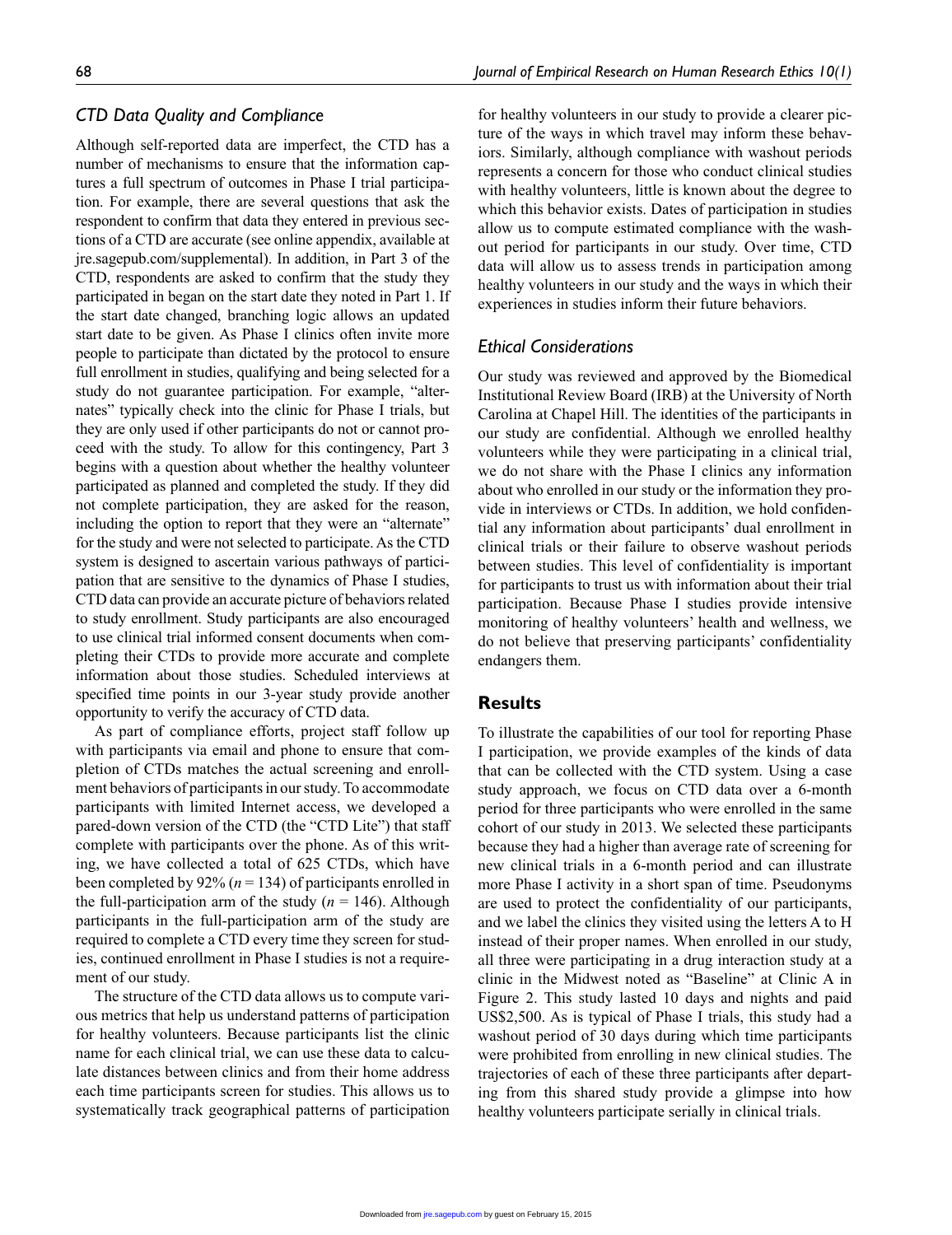

**Figure 2.** Clinical trial participation trajectories.

*Note.* CVD = cardiovascular disease; COPD = chronic obstructive pulmonary disease.

## *Participant 1*

"Steve" is a single White male is his late 40s who estimated that he had participated in 70 clinical trials since he started participating in studies in the early 1990s. He has traveled extensively to participate in Phase I trials in the United States and even participated in one overseas. During his baseline interview, he also revealed that he had moved to a new area in the Midwest primarily because he liked a particular Phase I clinic there and thought the location would be convenient to other clinics in nearby states. Although he works as a handyman on occasion, income from Phase I studies represents his primary source of income.

In the first 6 months of his participation in our study, Steve completed seven CTDs for new studies, providing information on where he screened, for what types of Phase I trials, the outcome of his screening visits, and whether he participated in those studies for which he qualified (Figure 2). These CTDs reveal his movements through the Midwest in pursuit of clinical trials as well as offer insights into his decision-making process.

Thirteen days after finishing his baseline study (noted as "Study 1" in Figure 2), Steve screened for a study at a Clinic B located 425 miles from Clinic A. This Phase I study involved an investigational drug for tuberculosis (Study 2). It paid US\$5,900 and required 22 overnight stays over a period of 30 days. Steve qualified for this study and proceeded to the clinic to check in on the scheduled start date. At check-in, however, he was informed that he was an alternate, and he was dismissed from the study the following day after the required number of participants was dosed with the study drug. Six days later, Steve screened at the same clinic for Study 3, a Phase I trial of a drug for fungal infections. This study paid almost US\$9,000 but was much longer than the other, spanning 109 days with 31 overnight stays. After screening for the study, Steve wrote in his CTD,

It's a lot longer and drawn out than I'd prefer, with 3 outpatient visits over 3 months after checkout. But since I didn't get used for the \$5,900 [study] I checked into a week ago, I need to grab this one. All my other options are too small.

Steve qualified for this study and checked in to the clinic to participate. He was again discharged from the study the day after check-in, this time because his labs were out of range and the clinic opted to use an alternate instead.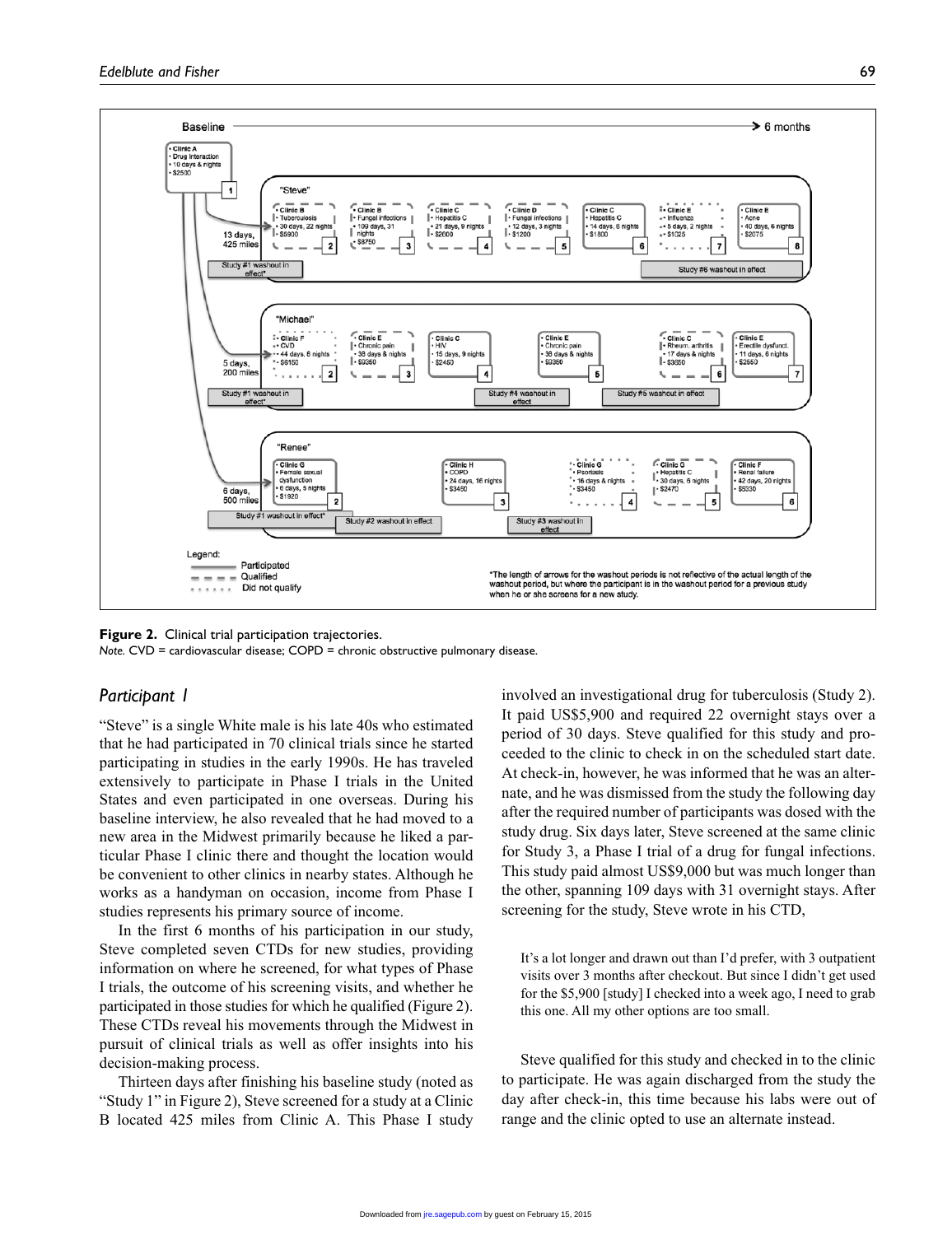The next day, Steve traveled 150 miles to Clinic C to screen for the Hepatitis C Phase I trial, a 21-day study involving 9 overnight stays and paying US\$2,600. Steve qualified for this study, but he noted in his CTD that he might be an alternate, so 2 days before it was to begin, he screened for a different study 375 miles away at Clinic D. Study 5—a different fungal infection study—paid US\$1,200 and was relatively short, lasting only 12 days with 3 overnight stays. Steve also qualified for this study and explained in his CTD, "This is my back-up plan in case I'm an alternate and not used at the [Clinic C] trial that I'm scheduled to check in to 2 days earlier." Returning to Clinic C for Study 4, Steve checked in, and he was again an alternate and was discharged from the study. Clinic C offered Steve a study spot in a later cohort of the same study scheduled to begin 10 days later. In the meantime, Steve returned to Clinic D for Study 5, but he was again an alternate and was discharged from the study. He indicated in his CTD that he was "frustrated, upset, stressed, and disappointed" with the outcome.

Returning to Clinic C for the second Hepatitis C study, Steve checked in and completed Study 6, a 14-day study with 6 overnight stays and a washout period of 45 days. He received US\$1,800 in compensation. Twelve days after that study ended, Steve traveled 100 miles to screen for Study 7 at Clinic E. He was told that his electrocardiogram (ECG) was out of range and did not qualify. Returning to the same clinic 5 days later, he screened for Study 8. He qualified for and participated in that 40-day acne study with 6 overnight stays and was paid US\$2,075. In the final part of his CTD, he reflected, "It was a very short study with 3 different 2-night stays. Not my preferred type. But if I still can't find longer, higher paying studies, I may have to do one like this again."

Over this 6-month window and including the baseline study, Steve screened for eight new Phase I trials, but participated in only three of those studies. Although he qualified for four additional studies, he was an alternate without the clinic needing him on three, and he failed to pass all the laboratory tests at check-in for the fourth. He earned more than US\$6,000 by participating in clinical studies and traveled more than 1,400 miles to screen for studies. He used specific strategies, such as qualifying for more than one study at a time and traveling within a wide swath of the Midwest, to maximize his chances of participating in studies and earning the compensation that comes with participation. For the most part, his screening behavior was not in compliance with the specified 30- or 45-day washout periods for studies because he sought new studies at a different clinic shortly after completing participation in each study.

## *Participant 2*

"Michael" is a single Black male in his late 30s who had participated in 22 studies when he enrolled in our study.

Michael enrolled in his first Phase I trial in 2008 and, like Steve, currently participates in studies full-time. Michael sees himself as an entrepreneur, and he uses his income from clinical trials not only to pay his household expenses but also to buy and renovate houses as investment properties.

In the first 6 months in our study, Michael completed CTDs for six new Phase I studies. He was enrolled in the same drug interaction study as Steve at Clinic A, which was located 350 miles from his home address. During that study, he was already lining up new screening visits by calling other clinics and making plans to carpool to those appointments with a few other participants in the study. Five days after completing Study 1, Michael traveled 200 miles to screen for a cardiovascular disease (CVD) study at Clinic F (Study 2). He did not qualify for this study because his blood pressure was too high, and ECG results were out of range for the inclusion criteria of the study. In his CTD, Michael reflected on his test results, "I hadn't gotten a lot of sleep the night before, and I know one of the things that can affect your blood pressure is not getting enough rest. I know I'm healthy." His next screening visit was 13 days later at Clinic E, a clinic 425 miles from Clinic F. Study 3 involved an investigational drug for chronic pain, lasted 38 days and nights, and paid US\$9,350. Michael qualified for this study, but the clinic had more qualified healthy volunteers than it needed and he was not selected to participate. Having already lined up for another screening visit, Michael screened for his next study 1 week after his prior screening (and 1 day after Study 3 would have begun). For this study, he traveled 100 miles to Clinic C for a 15-day HIV study with 9 overnight stays and paying US\$2,450. He qualified for this study and participated.

Two days after Study 4 ended, he returned to Clinic E for Study 5 because the clinic had invited him to participate in a new cohort of the chronic pain drug study. He had to rescreen, but he qualified for and participated in it. When asked in his CTD for this study whether he would participate in an identical study in the future, he indicated that he was unsure and offered the following observations:

There were quite a few AE's (Adverse Events) in this particular study depending on if you got the drug or not that I witness[ed]. I personally myself don't think I got the drug [and got the placebo instead,] but just seeing some of the people going through it, their reaction and how our meals were I'm not sure if I would or not [participate in an identical study].

Two days after Study 5 ended, Michael screened and qualified for a 17-day rheumatoid arthritis study that paid US\$3,650 at Clinic C where his washout period from Study 4 was now over. He checked in to participate for this study, but he was not selected to dose and was discharged on the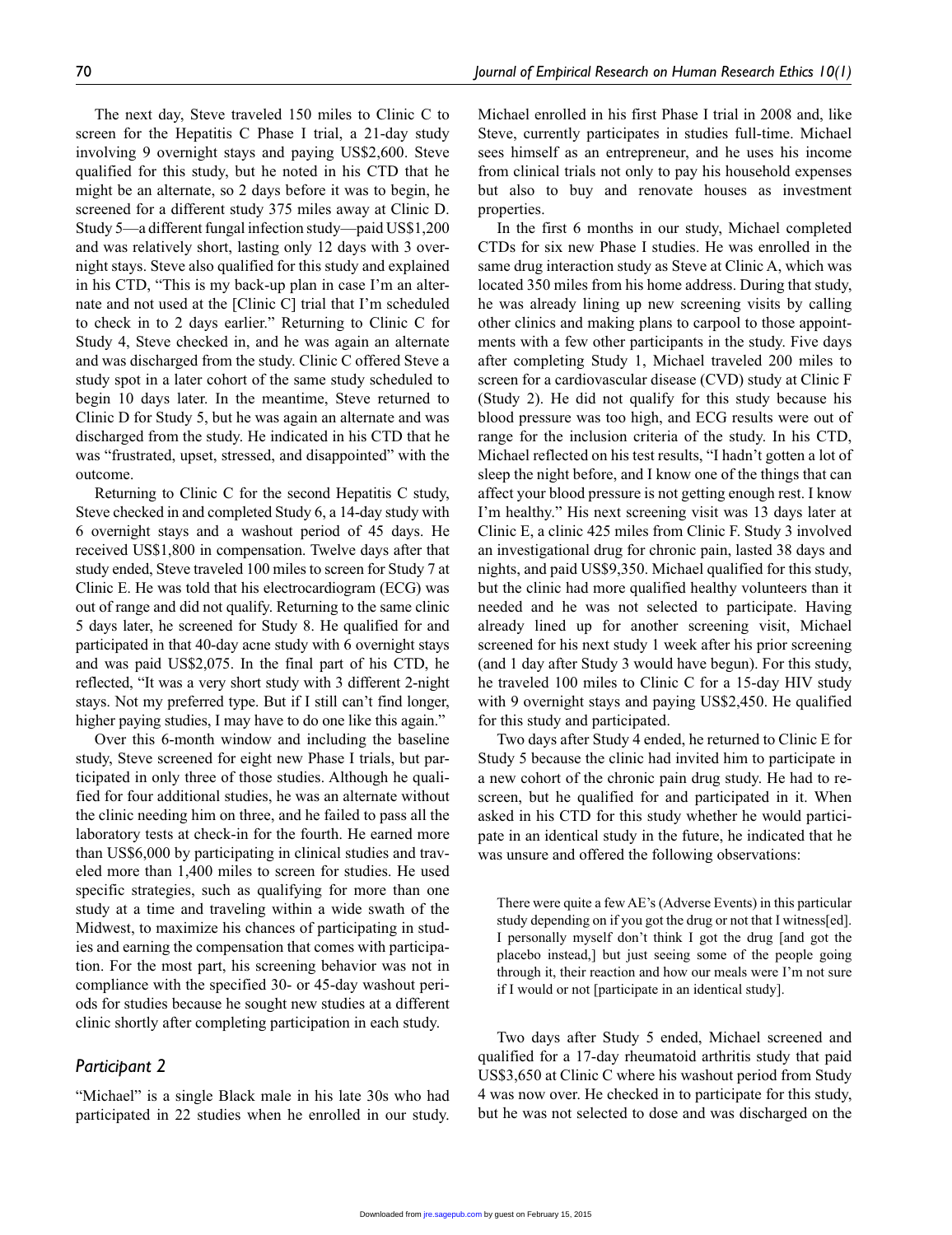third day when the clinic knew they would not need him. About not being selected, Michael wrote in his CTD,

Study was full, I was told all my labs and everything was fine just wasn't enough room in study . . . I would of [*sic*] liked to attend the study especially when you fill [*sic*] like you know the staff and they know you as a good participant. But sometimes this happens with [a] study and [it's] just the business we deal with.

Two weeks later, Michael returned once again to Clinic E and screened for Study 7. By this point, his washout period for Study 5 had expired by 2 days, so he was eligible to participate in a new study there. He qualified and participated in this 11-day study for an erectile dysfunction drug that paid US\$2,550.

Over 6 months and including the baseline study, Michael screened for seven studies, out of which he qualified for six, participated in four, and earned almost US\$17,000. To screen for and participate in these clinical trials, Michael rotated between four clinics and traveled at least 1,100 miles. By using this strategy, he was able to avoid complying with the required washout period between studies during this 6-month time frame.

#### *Participant 3*

When "Renee" enrolled in our study, she had participated in nine studies in 2 years. Renee is a divorced biracial female in her late 30s who is the primary caretaker for her two children. To participate in the drug interaction study at Clinic A, she had traveled 500 miles from home. During her baseline interview, she revealed that she had recently quit her fulltime job to participate in Phase I clinical trials. She also expressed some reticence about enrolling in studies with longer term confinement periods because she worries about being away from home for too long. At the same time, however, she has traveled extensively throughout the East Coast and Midwest to screen for studies.

Renee completed five CTDs for clinical trials for which she screened during the first 6 months of her involvement in our study. Six days after Study 1 ended, she screened for a female sexual dysfunction study at Clinic G located 525 miles from Clinic A and 300 miles from her home (Study 2). This 6-day study paid US\$1,920 and required five overnight stays. She qualified for this study, and 5 days after screening, she checked into the clinic and participated in the study. Twenty-three days after Study 2 ended, Renee screened for Study 3 at Clinic H located approximately 70 miles from her home. This 24-day study with a 16-night consecutive stay focused on chronic obstructive pulmonary disease (COPD) and paid US\$3,450. After qualifying, Renee participated in this study and noted in her CTD that

she experienced side effects that included "elevated heart rate, night sweats, muscle twitching in legs, pins and needle pricks, and increased blood pressure." She rated the severity of side effects as "severe," or a 3 on a 4-point scale (i.e., *mild, moderate, severe*, or *extreme*) and used the comment box below the question to write, "Extremely unusual for me. I never had symptoms like this with any other study I've done." As a result of these side effects, she noted that she considered dropping out of the study, but she continued to participate because the onset of these symptoms was close to the end of the study, and the clinic staff assured her she was not in danger. In a final comment box at the end of the CTD, she wrote, "I will be much more cautious about any studies I decide to participate in."

In spite of her negative experience in Study 3, Renee returned to Clinic G 11 days later and screened for Study 4, a 16-day psoriasis study. She did not qualify for this study because the study sponsor wanted her to provide "ultrasound proof of a tubal ligation." Although she had undergone a tubal ligation a few years prior, the sponsor would not accept her medical records and requested that she undergo an ultrasound at her own expense. When she opted not to do this, she was disqualified from the study. Thirtyfour days after screening for Study 4, Renee again returned to Clinic G to screen for a Hepatitis C study that paid US\$2,470 and required six overnight stays over a 30-day period. She qualified for this study that was scheduled to begin 3 weeks after her screening visit. Before Study 5 began, however, Renee screened for Study 6 at Clinic F located 725 miles from Clinic G. Study 6 was for diabetes renal failure and paid more than US\$5,000 and required 20 overnight stays over a 42-day period. After qualifying for Study 6, she decided to participate in this study instead of Study 5 because the study dates overlapped, and Study 6 paid better. She reported that her chosen study was relatively easy and one that she would participate in again as she experienced no problems or side effects. She further commented in her CTD that this clinic was the best facility she had ever been to as a healthy volunteer.

Including her baseline study at enrollment in our study, Renee screened for six clinical trials, qualified for five, and participated in four during her initial 6 months of participation in our study. She earned approximately US\$13,000 by participating in clinical studies and traveled at least 1,950 miles to screen for studies during that period. Based on her CTDs, Renee did not observe the washout period between Study 1 and 2, but she completed washout periods—whether intended or not—between the other studies during the remaining time in the 6-month period reported here.

## **Discussion**

The three cases we present here illustrate how a CTD—the tool we created as part of the HealthyVOICES Project—can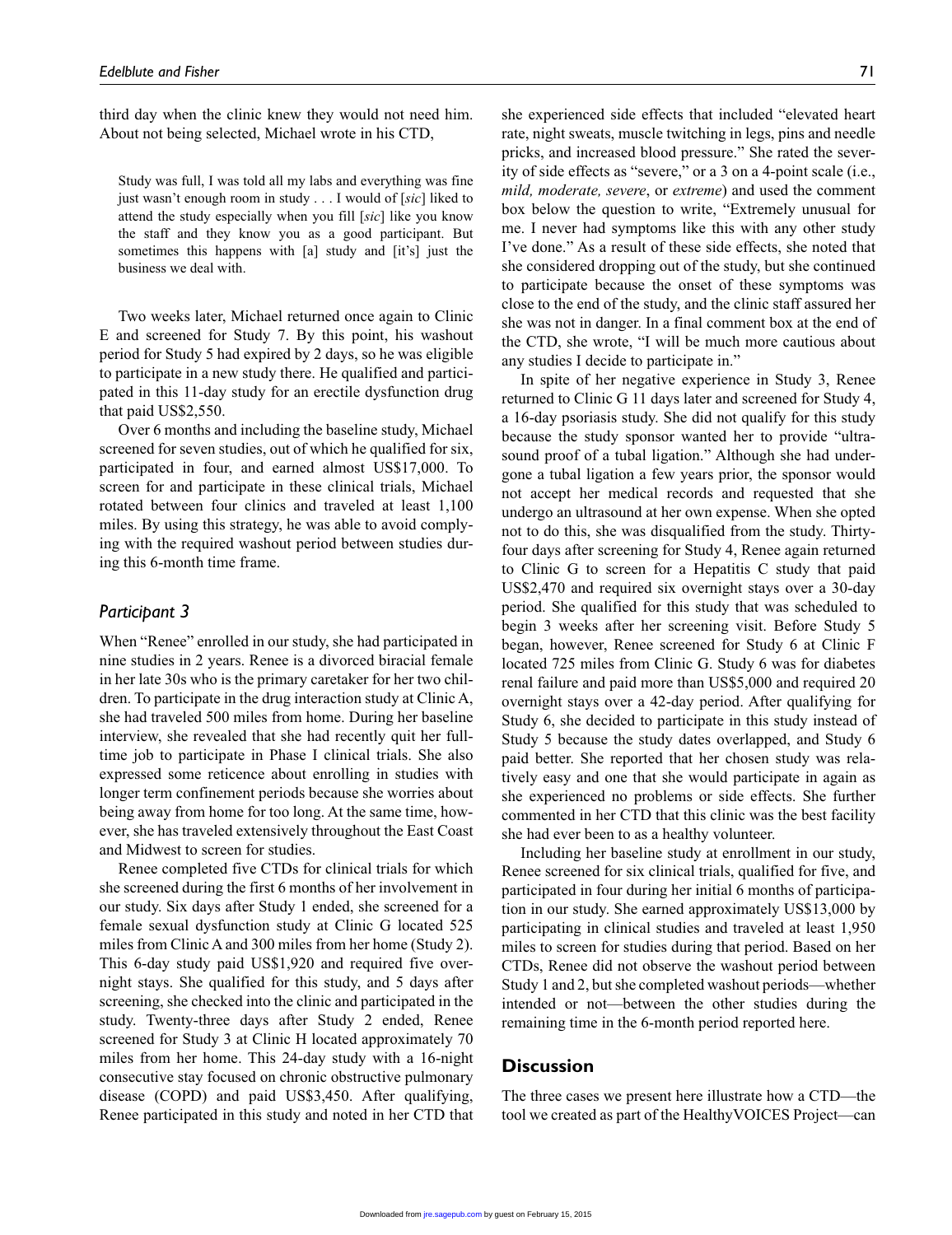generate a multidimensional representation of healthy volunteer participation in Phase I clinical trials. As these cases demonstrate, participation in clinical trials is a way of life for these healthy volunteers and can require extensive travel and coordination, but the compensation can make this lifestyle possible. Although the data we present provide a 6-month window into the participation of a small subset of healthy volunteers in our study, they convey how patterns of behavior can emerge in a relatively brief period of time.

An important finding illustrated by these three cases is the extent to which healthy volunteers ignore washout periods between studies. All three participants screened for new studies at different clinics less than 2 weeks after finishing Study 1. Indeed, this was fairly typical for them throughout the 6-month time period reported here. Completing participation in a study at one clinic was often followed by screening for a new study at a separate clinic, demonstrating the degree to which participants intended to disregard the required 30- or 45-day washout periods for studies. Indeed, we found that sometimes washout periods were observed simply because participants were prevented from enrolling in a new study as quickly as they would have liked. Steve adhered to the washout period for the baseline clinical trial only because he was not selected to participate in the four studies for which he screened immediately following that study. Renee and Michael also ended up observing washout periods for previous studies because they failed to qualify for new studies. In this way, observing the washout period is merely an artifact of not successfully gaining quick access to a new study, rather than a conscious adherence to the requirements of a prior study.

Our findings also indicate that healthy volunteers use the strategy of rotating between select clinics. Qualifying for a study at one clinic would provoke another screening at a different clinic in Steve's case. For Michael, five of the six studies he screened for were at two clinics that were located approximately 100 miles from one another. His washout periods between studies at these two clinics structured his screening behaviors. Specifically, participating in a study at Clinic C during the washout period for a study at Clinic E provided an opportunity to earn income while being temporarily barred from screening at Clinic E. When the washout period for Clinic E expired, Michael returned to that clinic to screen for a study. Rotating between just these two clinics helped Michael maximize his participation in new Phase I trials.

Our data suggest that healthy volunteers create their own system of clinical trial "alternates" or backups to maximize their successful enrollment in Phase I studies. Just like Phase I clinics engage in various practices such as qualifying more participants than needed to meet their study goals, healthy volunteers use specific strategies to meet their primary goal of maximizing their earning potential through participation in Phase I studies. Our results show that healthy volunteers screen for multiple studies at a time to increase their chances of participation, knowing that they might not qualify for one or that they are only an alternate and not guaranteed participation in another. On one hand, Steve's history of being an alternate in studies for which he qualified catalyzed him to create his own system of clinical trial alternates. The time between finding out about qualifying for a study and the study start date served as an opportunity to develop a "back-up plan" aimed at improving his odds of participation in any study. Renee, on the other hand, qualified for a study scheduled to start 3 weeks later, but decided to screen in the interim for another study that paid better and—because the study dates overlapped—chose to participate in the higher paying one.

Another important finding from these three cases is that experiences in past studies can influence how healthy volunteers perceive the risks of studies and shape future decisions regarding participation in Phase I trials. Renee experienced severe side effects that included night sweats, muscle twitching, and the sensation of pins and needles or paresthesia in a COPD study. She considered dropping out of that study due to the severity of these side effects and noted that she would be more careful when making decisions about future studies. Michael had a similar experience while participating in a chronic pain study. His observation of other participants experiencing adverse effects led him to believe that he was dosed with the placebo instead of the study drug and made him question whether he would participate in a similar study in the future. Further data, collected over the course of the HealthyVOICES Project, will be able to document whether and how these concerns affect their decisions about future study participation.

The 6-month participation trajectories of all three healthy volunteers demonstrate active patterns of screening for clinical trials at Phase I clinics. However, the amount of effort it took to enroll successfully in studies and earn compensation varied across our participants. After his baseline study, Steve qualified for four studies before finally participating in one; indeed, he participated in only two of the seven studies for which he screened. He traveled at least 1,200 miles before finally being enrolled in a second study, demonstrating the amount of effort the pursuit of studies can take. Steve noted that the study he finally participated in was not his preferred type given its short duration and relatively low pay, but felt like he had no other options. He earned about US\$6,000 from his study participation during this 6-month period. Michael, by contrast, earned almost US\$17,000 for participating in four studies and mostly traveled between two clinics located just 100 miles apart. The longer confinement study for the chronic pain drug paid more than US\$9,000 and comprised the majority of the income he earned during this time. Renee earned approximately US\$13,000 during this time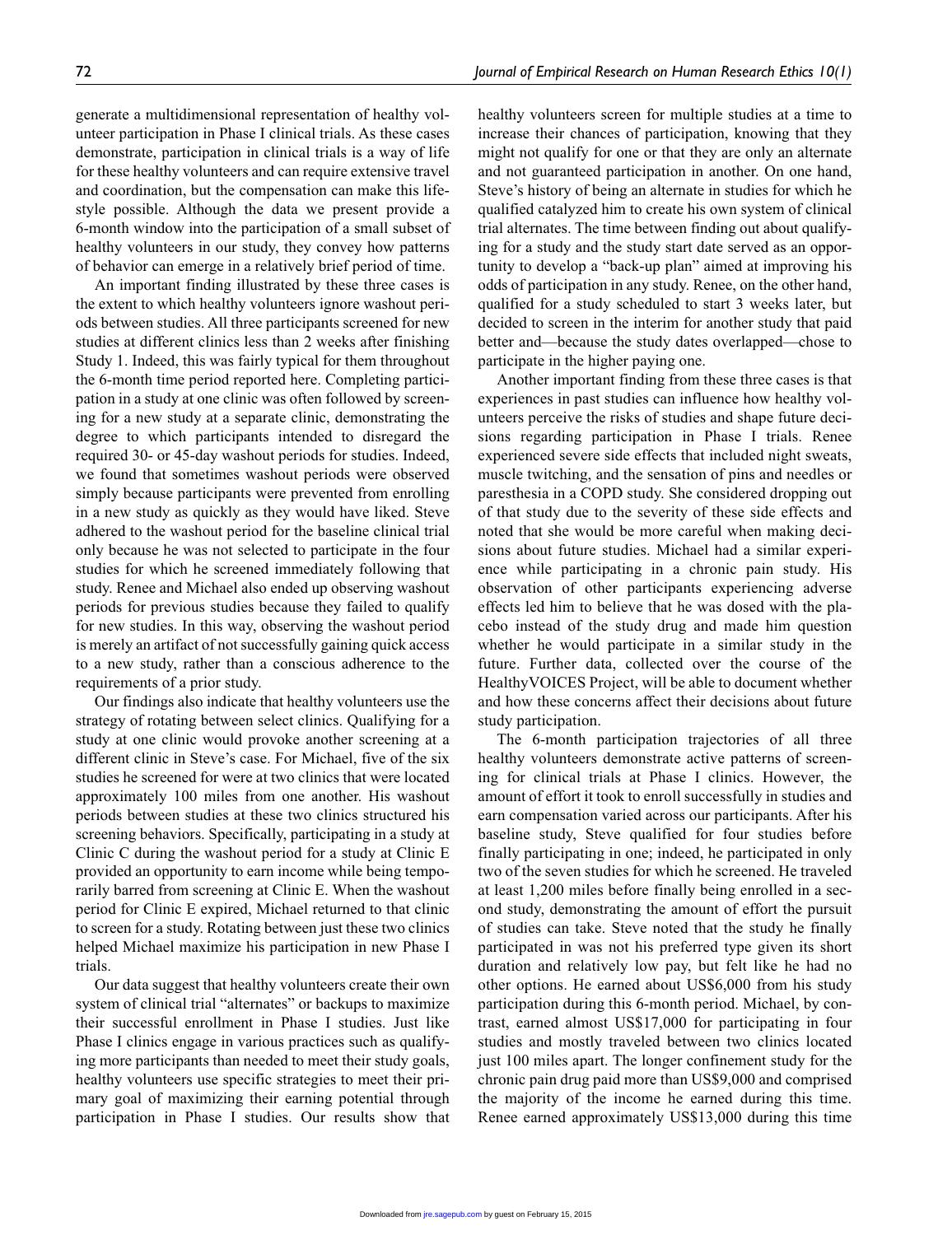period, but traveled at least 2,500 miles in her pursuit of studies during this time. The lengths to which healthy volunteers go to participate in Phase I trials varied as did the rewards for these efforts.

The case studies represent in-depth examinations of individual patterns of behavior over a 6-month period for three healthy volunteers who were enrolled in the same cohort of our study. The three volunteers we selected had extensive experience in clinical studies and had been participating in studies for a number of years when they enrolled in our study. Their experiences provide a snapshot of possible participation trajectories, but are not meant to be generalizable given the case study approach. Instead, by selecting participants who frequently screen for and participate in studies, we aimed to demonstrate the value of the CTD as a tool that can uncover healthy volunteers' patterns of participation in Phase I clinical trials. Future analyses of the CTD data can examine not only how individuals' behaviors might change over time but also how subgroups of participants in our study differ based on their sociodemographic characteristics or their level of clinical trial experience.

# **Research Agenda**

The preliminary findings from these case studies of serial participants in clinical studies suggest that the financial incentives associated with Phase I participation outweigh healthy volunteers' adherence to restrictions designed to protect their health. What repeated failure to observe washout periods could mean for the well-being of healthy volunteers over time is an open question. This highlights the need for further research on the long-term health consequences of serial participation in clinical trials. A study like ours can provide data on what clinical trials healthy volunteers screen for and enroll in, but as a social science project, we are not monitoring the health outcomes of our participants. A comparative study of healthy volunteers and non-trial participants as "matched controls," for example, would generate important information about the long-term effects of repeated exposure to investigational drugs. This type of research would also provide critical information to healthy volunteers about the longer term risks of Phase I serial participation.

In addition, repeated failure to observe washout periods has implications for the integrity of clinical trial data and represents a concern for the pharmaceutical companies sponsoring these studies. Some clinics have begun using proprietary participant tracking tools, such as Verified Clinical Trials and clinicalRSVP, to prevent participants from simultaneously enrolling in multiple studies or being noncompliant with washout periods. These databases can provide useful information for research clinics to prevent such occurrences. However, these systems have not been

widely adopted, so participating clinics only know about healthy volunteers' participation in studies at the clinics that have subscribed to each system. In our ongoing study, we are finding that healthy volunteers are aware of which clinics use these systems and factor that information into their participation strategies. Future research, more broadly, should examine the ways in which clinic characteristics and industry changes structure participation for healthy volunteers over time and how to best ensure the validity of clinical trial data.

## **Educational Implications**

Currently, medical researchers and IRBs are trained to evaluate clinical trials as discrete protocols that present specific risks and benefits to research participants. A study like ours suggests that Phase I healthy volunteers create unique challenges for human subject protections because of their serial participation. By acknowledging the broader risks generated by healthy volunteers' screening and enrollment behaviors, researchers and IRBs should reimagine how risk information is provided to healthy volunteers. Rather than simply stating inclusion criteria that would exclude participants who have recently completed a Phase I trial, there is a need for greater attention to educating participants to the risks of serial participation. Specifically, providing more detailed information about the potential health consequences of ignoring washout periods or other restrictions on their study participation could encourage healthy volunteers to exercise greater caution and provide more honest information during the screening process.

### **Authors' Note**

The contents of this article are solely the responsibility of the authors and do not necessarily represent the official views of the National Institute of General Medical Sciences (NIGMS) or the National Institutes of Health.

#### **Declaration of Conflicting Interests**

The author(s) declared no potential conflicts of interest with respect to the research, authorship, and/or publication of this article.

#### **Funding**

The author(s) disclosed receipt of the following financial support for the research, authorship, and/or publication of this article: This research was supported by Grant Number R01GM099952 from the National Institute of General Medical Sciences (NIGMS). In addition, the use of REDCap was supported by the University of North Carolina at Chapel Hill through Grant Number 1UL1TR001111 from the Clinical and Translational Science Award program of the Division of Research Resources, National Institutes of Health. General support was also provided by the Carolina Population Center (R24 HD050924).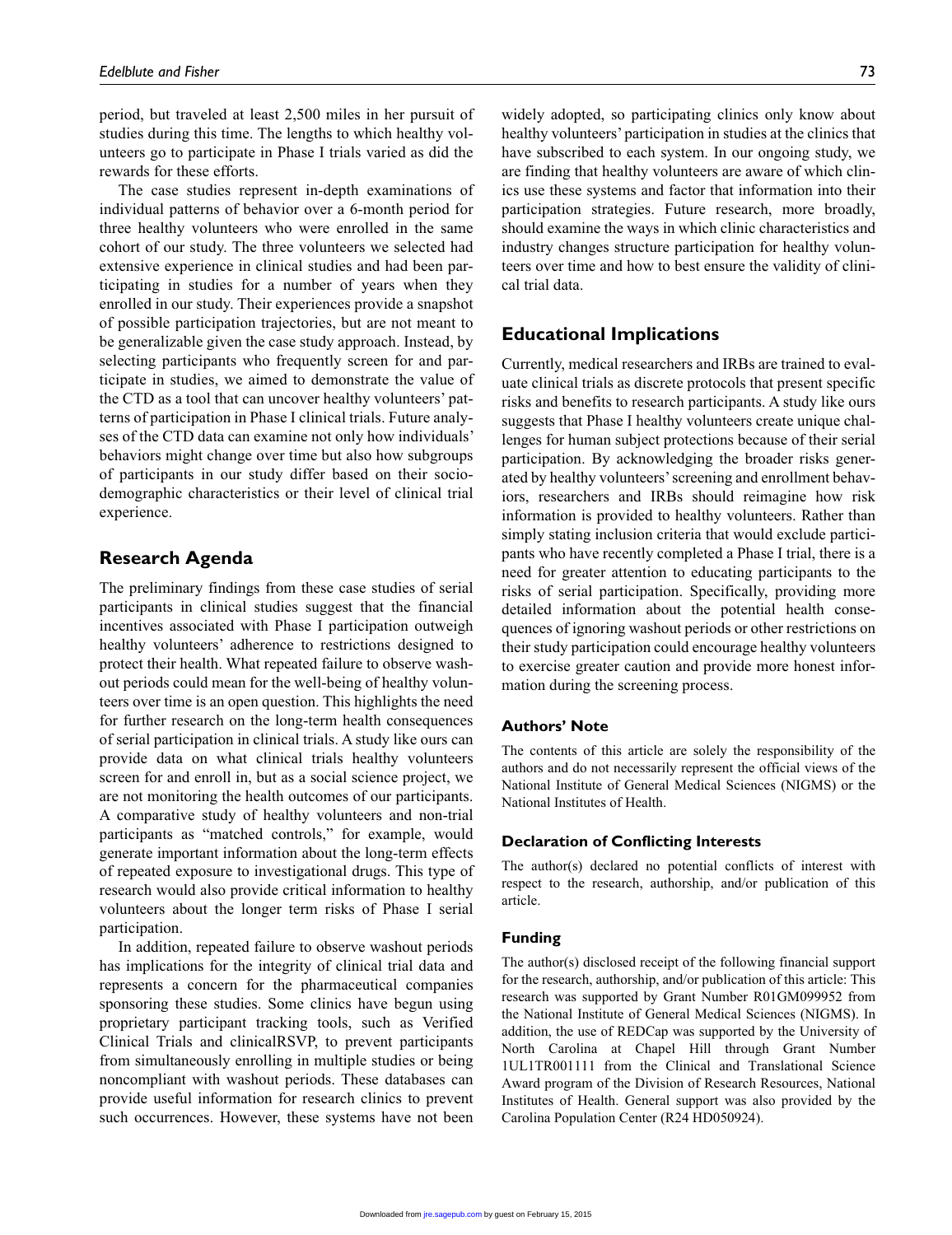#### **Note**

1. Of the 180 healthy volunteers enrolled, 14 are no longer participating in the broader study. One of these participants had been randomized to the control group, and the other 13 were randomized to the full-participation group. We removed 2 participants from the study when we discovered that they were actually only one person who had enrolled twice, using an alias and different demographic information the second time. We made the decision to exclude all of her data (which included only two baseline interviews and demographics), when we discovered her dual enrollment. Three additional participants exercised their right to withdraw from the study after being contacted to remind them to complete their clinical trial diaries (CTDs). The additional 9 participants have been lost to follow-up. Four out of 9 completed at least one CTD before we lost contact with them. Efforts to reach these participants were stopped after no contact had been made for more than 6 months, and the participants had not only missed their second semi-structured interview at the 6-month mark but also the third round of interviewing at the 1-year mark due to begin. The demographics of these participants mirrored those of the entire sample, which means that the distribution of participants by sex and race/ethnicity for the study remains the same without these 14 participants.

#### **References**

- Abadie, R. (2010). *The professional guinea pig: Big pharma and the risky world of human subjects*. Durham, NC: Duke University Press.
- Almeida, L., Azevedo, B., Nunes, T., Vaz-da-Silva, M., & Soares-da-Silva, P. (2007). Why healthy subjects volunteer for phase I studies and how they perceive their participation? *European Journal of Clinical Pharmacology*, *63*, 1085-1094. doi:10.1007/s00228-007-0368-3
- Camporesi, S., & McNamee, M. J. (2014). Performance enhancement, elite athletes and anti doping governance: Comparing human guinea pigs in pharmaceutical research and professional sports. *Philosophy, Ethics, and Humanities in Medicine*, *9*(4), 1-9.
- Corrigan, O. P. (2002). "First in man": The politics and ethics of women in clinical drug trials. *Feminist Review*, *72*, 40-52.
- Devine, E. G., Waters, M. E., Putnam, M., Surprise, C., O'Malley, K., Richambault, C., . . .Ciraulo, D. A. (2013). Concealment and fabrication by experienced research subjects. *Clinical Trials*, *10*, 935-948.
- Dickert, N. W. (2013). Concealment and fabrication: The hidden price of payment for research participation? *Clinical Trials*, *10*, 840-841.
- Dresser, R. (2013). Subversive subjects: Rule-breaking and deception in clinical trials. *Journal of Law, Medicine & Ethics*, *41*, 829-840.
- Fisher, J. A. (2009). *Medical research for hire: The political economy of pharmaceutical clinical trials*. New Brunswick, NJ: Rutgers University Press.
- Fisher, J. A. (2014). Feeding and bleeding: The institutional banalization of risk to healthy volunteers in Phase I pharmaceutical clinical trials. *Science, Technology, & Human Values*. Advance online publication. doi:10.1177/0162243914554838
- Fisher, J. A. (2015). Stopped hearts, amputated toes, and NASA: Contemporary legends among healthy volunteers in US Phase I clinical trials. *Sociology of Health & Illness*, *37*, 127-142.
- Fisher, J. A., & Kalbaugh, C. A. (2011). Challenging assumptions about minority participation in U.S. clinical research. *American Journal of Public Health*, *101*, 2217-2222.
- Fisher, J. A., & Ronald, L. M. (2010). Sex, gender, and pharmaceutical politics: From drug development to marketing. *Gender Medicine*, *7*, 357-370. doi:10.1016/j.genm.2010.08.003
- Harris, P. A., Taylor, R., Thielke, R., Payne, J., Gonzalez, N., & Conde, J. G. (2009). Research electronic data capture (REDCap): A metadata-driven methodology and workflow process for providing translational research informatics support. *Journal of Biomedical Informatics*, *42*, 377-381. doi:10.1016/j.jbi.2008.08.010
- Hedgecoe, A. (2014). A deviation from standard design? Clinical trials, research ethics committees, and the regulatory coconstruction of organizational deviance. *Social Studies of Science*, *44*, 59-81.
- Kass, N. E., Myers, R., Fuchs, E. J., Carson, K. A., & Flexner, C. (2007). Balancing justice and autonomy in clinical research with healthy volunteers. *Clinical Pharmacology & Therapeutics*, *82*, 219-227.
- Kumagai, Y., Fukazawa, I., Momma, T., Iijima, H., Takayanagi, H., Takemoto, N., & Kikuchi, Y. (2006). A nationwide survey on serious adverse events in healthy volunteer studies in Japan. *Clinical Pharmacology & Therapeutics*, *79*(2), P71.
- Kupetsky-Rincon, E. A., & Kraft, W. K. (2012). Healthy volunteer registries and ethical research principles. *Clinical Pharmacology & Therapeutics*, *91*, 965-968. doi:10.1038/clpt.2012.32
- Resnik, D. B., & Koski, G. (2011). A national registry for healthy volunteers in Phase 1 clinical trials. *Journal of the American Medical Association*, *305*, 1236-1237.
- Sibille, M., Donazzolo, Y., Lecoz, F., & Krupka, E. (2006). After the London tragedy, is it still possible to consider Phase I is safe? [Letter]. *British Journal of Clinical Pharmacology*, *62*, 502-503.
- Tishler, C. L., & Bartholomae, S. (2003). Repeat participation among normal healthy research volunteers: Professional guinea pigs in clinical trials? *Perspectives in Biology and Medicine*, *46*, 508-520.
- Tolich, M. (2010). What if Institutional Review Boards (IRBs) treated healthy volunteers in clinical trials as their clients? *Australasian Medical Journal*, *3*, 767-771.
- Wood, S. F. (2009). Editorial: Tracking inclusion of women in clinical studies. *Journal of Women's Health*, *18*, 301-302.
- Yang, Y., Carlin, A. S., Faustino, P. J., Pagan Motta, M. I., Hamad, M. L., He, R., . . .Khan, M. A. (2009). Participation of women in clinical trials for new drugs approved by the food and drug administration in 2000-2002. *Journal of Women's Health*, *18*, 303-310.

#### **Author Biographies**

**Heather B. Edelblute** is a doctoral candidate in the Department of Sociology at the University of North Carolina. Her primary area of research focuses on the health consequences of international migration on migrant-sending communities in Mexico. She is a graduate research assistant on the HealthyVOICES Project, which